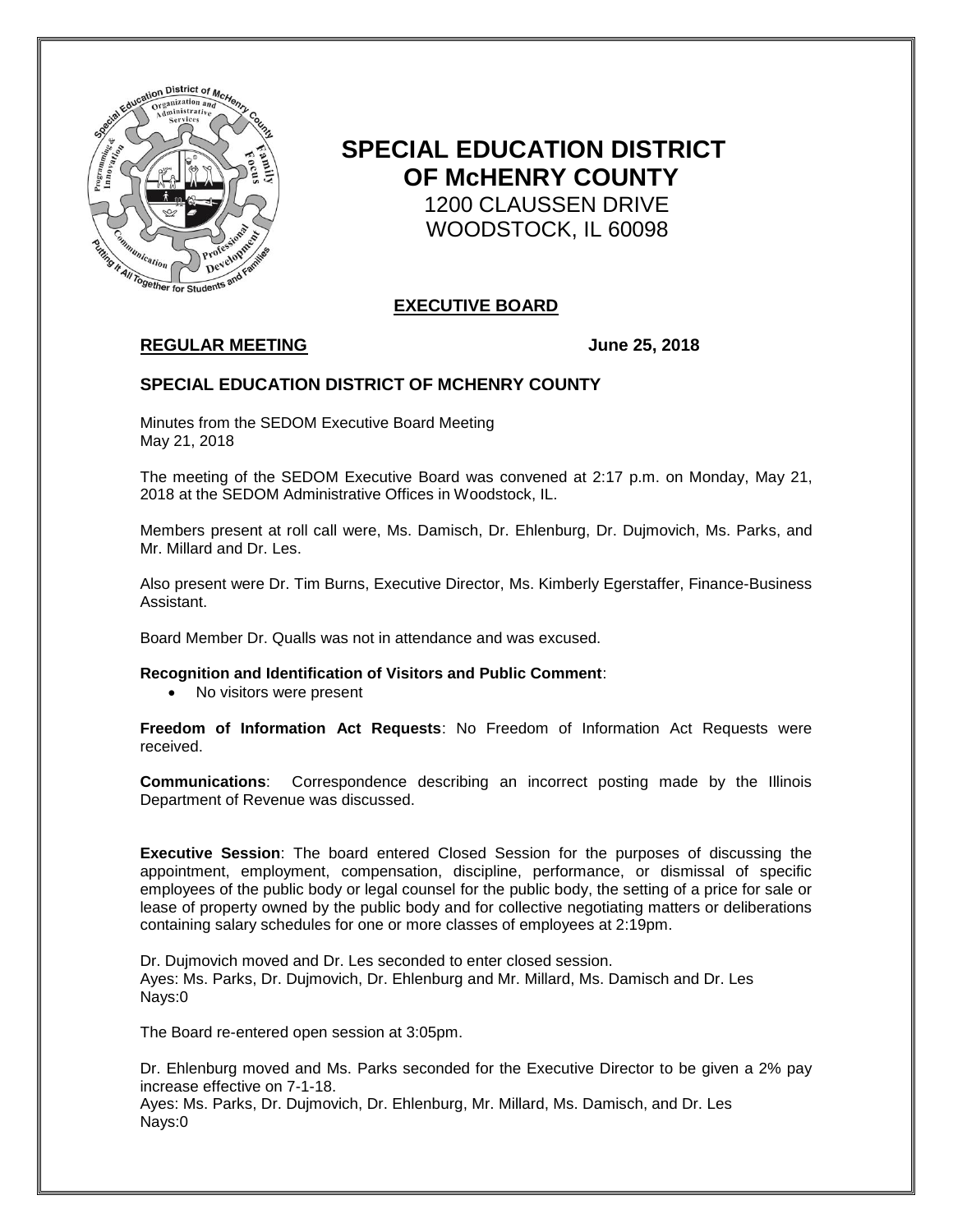### **Committee of the Whole**:

Dr. Burns discussed the recent Committee of the Whole meeting held at 1:30pm on 5-21-18 which included the following topics:

- o April Financial Report
- o May Disbursements
- o FY 19 Budget Considerations
- o Infinitec Coalition and past SEDOM involvement
- o Executive Directors 2018-19 Areas of Focus
- o Server Relocation to off campus
- o Appointment of Treasurer
- o Adoption of the Prevailing Wage
- o FY 19 Executive Board Meeting Format and dates
- o Status of Equalization of Special Education Funding
- $\circ$  May 17<sup>th</sup> CLIC Membership Meeting
- o PPS Director Meeting Survey
- o Summer Hours
- o SEDOM Transportation Center
- o Executive Director Vacation
- o Board Member Eligibility and potential vacancy after 7-1-18

## **Recommended Action from Committee of the Whole**:

- The Board directed Dr. Burns to inform the Member District Superintendents and PPS Directors of the placement of a resolution on the June Executive Board Meeting to join the Infinitec Coalition and to gather feedback from member districts
- The Board selected July  $16<sup>th</sup>$  for its July meeting date, with the C.O.T.W. meeting to begin at 8:30 and the Executive Board Meeting to begin at 9:00pm.
- Dr. Les verbally indicated her intent to resign from the SEDOM Executive Board due to her district no longer being a member district after July 1, 2018. Dr. Les indicated that her resignation would be sent soon. President Damisch and the Executive Board expressed their thanks to Dr. Les for her years of service to the SEDOM Board.

#### **Consent Agenda:**

Dr. Les moved Dr. Ehlenburg seconded to approve the consent agenda items

After discussion the following items were approved as part of the consent agenda:

- Approval of the minutes from the April 23. 2018 Executive Board Meeting and corresponding Closed Session.
- April Financial Reports
- May Bills
- Appointment of Treasurer
- Adoption of the Prevailing Wage
- Approval of the Executive Directors Area of Focus

Ayes: Ms. Parks, Dr. Dujmovich, Dr. Ehlenburg and Mr. Millard. Ms. Damisch and Dr. Les Nayes:0

#### **Executive Director's Report**:

The Executive Director's report included information regarding the following:

- SEDOM Quarterly Related Service Provider Support Meetings
- Recent Meetings of the Northern Illinois Roundtable (NIRT)
- Review of the 5-8-18 McHenry County P.P.S. Directors Meeting
- Upcoming SEDOM Professional Development Opportunities
- PPS Director Meeting Survey
- ISBE Audits and Inquiries
- IDEA Grant Training
- M.O.E. Compliance
- I.A.S.A. Kishwaukee Regional Meeting
- I.A.S.B.O. Conference